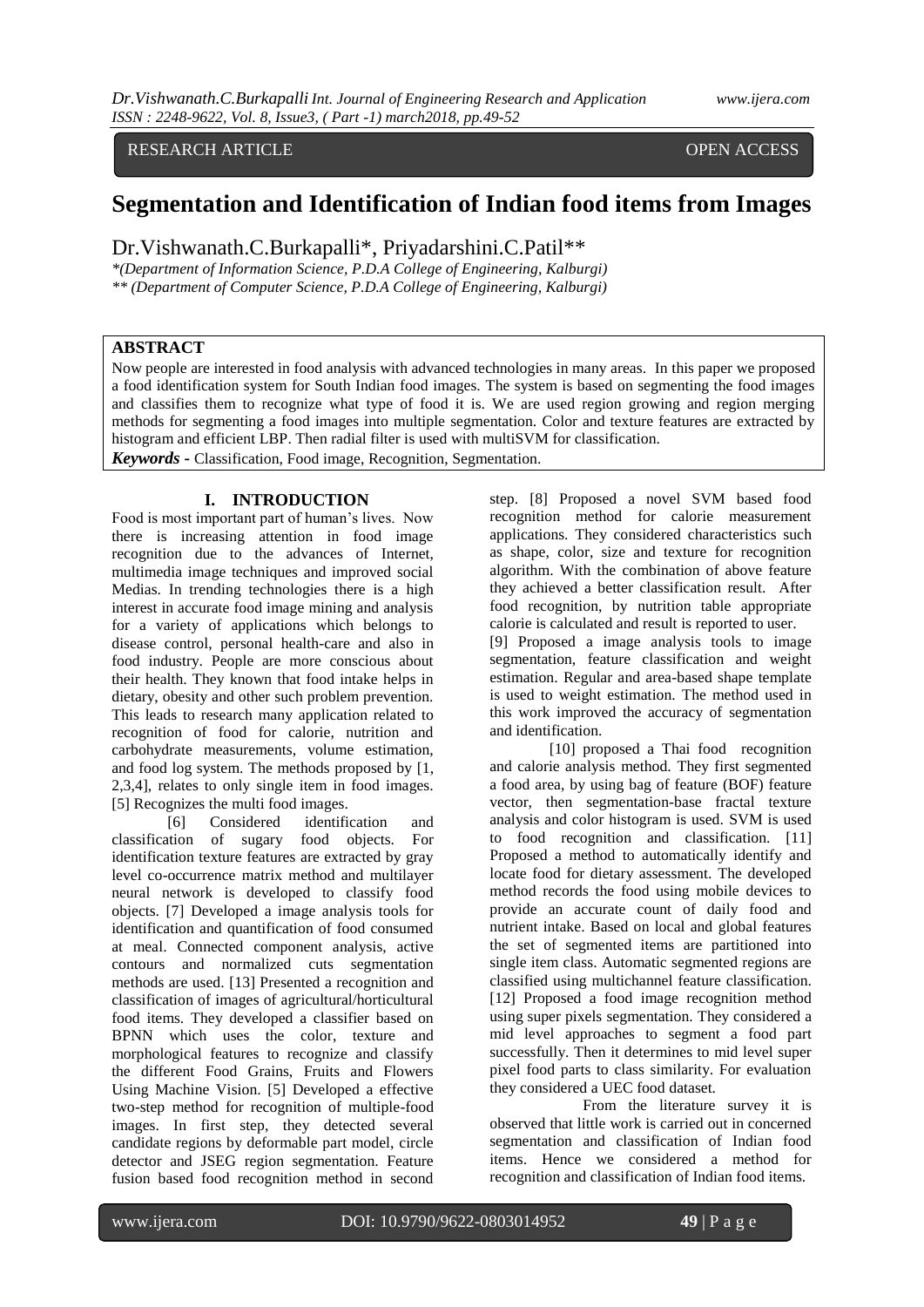#### **II. PROPOSED METHODOLOGY**

Food comes in many different forms and it is naturally deformable, hence representative dataset should contain different variability's. Many works is carried out on food image recognition in different fields. Less work is considered on Indian food items. Here we considered a five different south Indian food items for segmentation and classification. Some sample food images are shown in figure 1.



Figure 1: South Indian food images.



**Figure 2**. Block diagram of segmentation and classification method.

Figure 2: shows a block diagram of idle methodology used in the present work. This works<br>contains segmentation, recognition and contains segmentation, recognition and classification phases. The input is a food image on a circular plate and output is a mapped with specific label of the different food classes. The followings are used as segmentation and classification process.

**1.Segmentation of food image:** In our work Food image segmentation considers the following steps:

CIELAB conversion: The input image is converted to the perceptually uniform CIELAB color space. The Euclidean distance between two colors in CIELAB is considered more representative of their visual color difference. This color space is better suited to many digital image manipulations than the RGB space, which is typically used in image editing programs. For example, the Lab space is useful for sharpening images and the removing artifacts in JPEG images or in images from digital cameras and scanners. Moreover, the separate lightness channel (L) provides useful properties.

Pyramidal mean-shift filtering: Mean shift defines a window around pixels and computes the mean of data point. It shifts the center of window to the mean and repeats the algorithm till it convergence. It is an iterative process for feature space cluster analysis which has been applied with

great success to image segmentation. We considered this image segmentation problem for feature space, the joint space-color hyperspace of five dimensions, the two spatial coordinates (*X*, *Y*) and the three color channels (*L*, *A*, *B*). At every pixel  $p=[(x,y)(l,a,b)]$  of the image, a neighborhood is defined in the hyperspace by the points:

$$
[(x, y), (l, a, b)] : \begin{cases} |X - x| \leq sth, \\ |Y - y| \leq sth, \\ |[(L, A, B), (l, a, b)]| \leq cth \end{cases}
$$
(1)  
where 
$$
||(L, A, B), (l, a, b)|| = \sqrt{|L - 1| + (A - a)^2 + (B - b)^2}
$$
(2)

and, *s*th *c*th are parameters experimentally

estimated. Mean vector P` is calculated over the neighborhood.

P` is used as center point the next iteration. A Gaussian pyramid is constructed with four levels to enhance the method's efficiency, and the algorithm is applied on the smallest scale first. Further the results are propagated to the larger scale and the iterations are carried out again only on pixels with a color distance. Then, the fine-grain texture is smoothed without losing though the dominant color edges. Pixels of the same segment ideally have similar colors and it differs from the rest of the segments. If the previous assumption is true then a region growing algorithm could grow any seed pixel to the entire area of the corresponding segment.

Region Growing and merging: Here the process chooses seeds randomly from the pixels which have not been assigned yet to any segments, and expands them to all directions when the color distance of a neighboring pixel is less than the average segment color. Many of the produced segments are too small and assuming there is a minimum size of food item we can proceed with a region merging step. K-means clustering is used perform different cluster operations. Here every region with an area with lower threshold is merged with the adjacent segment with the minimum color distance.

Plate Detection: locate the plate in the image is done by using an ellipse detector. An edge map is created, edge components with less than 16 pixels are discarded and then the RANSAC paradigm is applied given the ellipse-generating property of single components. Each segment with more than 10% of its area outside the ellipse is considered background. Furthermore, each of the remaining segments that shares borders with the background for more than 10% of its contour's length is labeled as plate region and it is also discarded.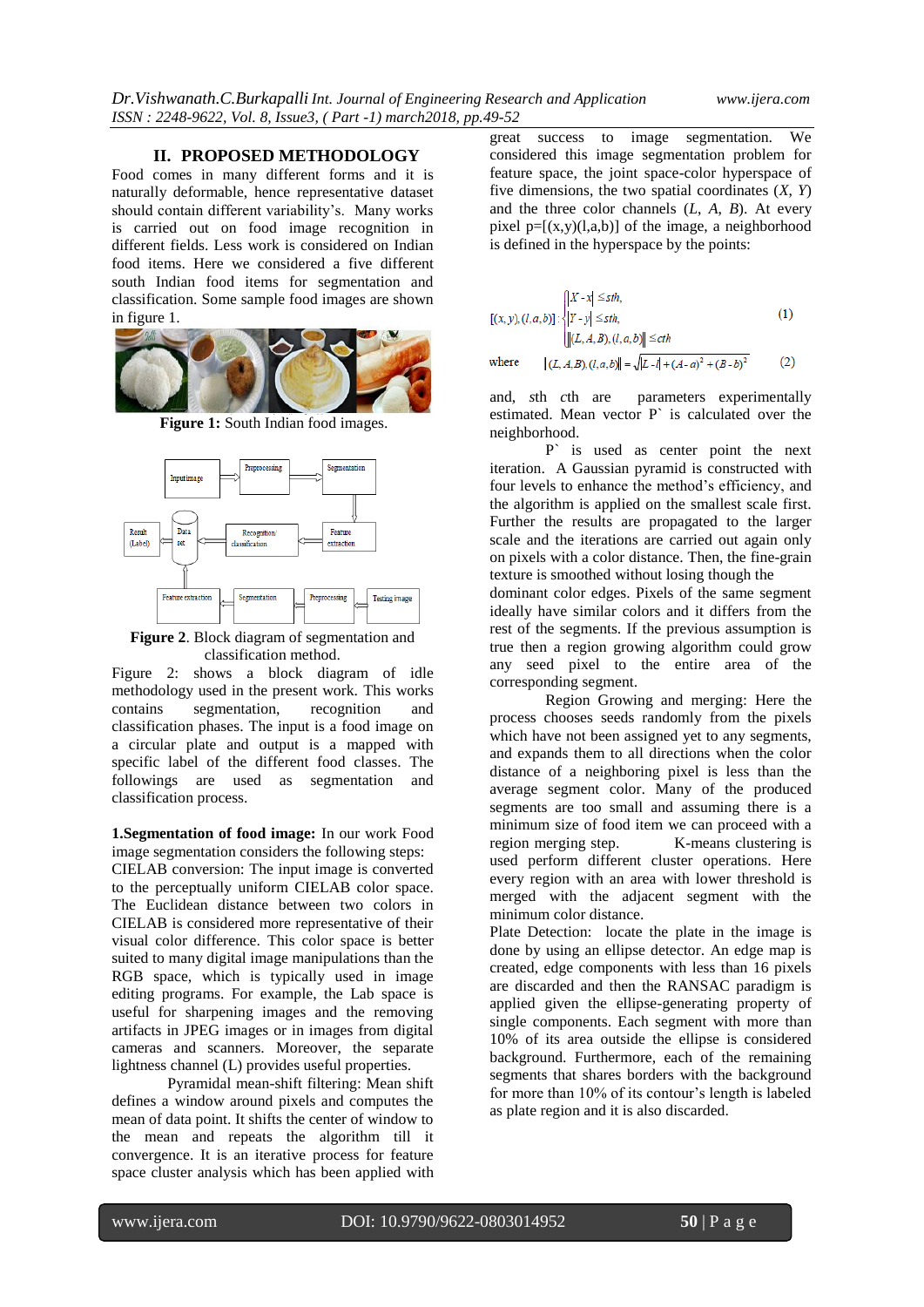

**Figure 3.** Proposed segmentation and identification of food image.

**2. Recognition of food image:** The recognition also considered in two parts: description and classification. We considered a color and texture feature sets for the food description and both sets are histogram-based. For color features, the histogram of the 1024 most dominant food colors was used. And hierarchical version of the k-means algorithm is applied to cluster the color space created by the training set of food images. For texture features the efficient Local Binary Pattern (LBP) operator was used. The LBP operator consists of a 3x3 kernel where the centre pixel is used as a threshold. Then the eight neighbors are multiplied by the respective binomial weight producing an integer in the range [0-255]. Each of the 256 different 8-bit integers is considered to represent a unique texture pattern.

**3. Classification of food image:** After combining color and texture features, a vector is created and fed to a multi SVM with a Radial Basis Function (RBF) kernel that will assign to the segment five predefined food classes.

## **III. RESULT DISCUSSION**

In this proposed work we considered a five different types of food namely idli, vada, dosa, chapati and rice. These food items categorized in single and multiple food items. The figure 4: shows the single and multiple food identification and figure 5: shows the multiple food items.



Figure 4. Single item food image identification.

To verify quality of a segmented image, compared a segmented image with ground truth, then taking the ground truth image as base of comparison and can make assumption of taking foreground as "white" pixels and background as "black" pixels in ground-truth. The terms are as follows: True positive (TP) : pixels correctly segmented as foreground. False positive (FP) : pixels falsely segmented as foreground. True negative  $(TN)$ : pixels correctly detected as background.

False negative (FN) : pixels falsely detected as background. These metrics are then used to calculate sensitivity, specificity and accuracy for classification performance. The sensitivity tells us how likely the test is come back positive in someone who has the characteristic. This is calculated as TP/(TP+FN). The specificity tells us how likely the test is to come back negative in someone who does not have the characteristic. This is calculated as TN/(TN+FP). Finally accuracy is  $(TP+TN)/(TP+FP+TN+FN)$ 



**Figure 6.** Classification Performance of the proposed system.

## **IV. CONCLUSION**

The recognition of food items from food images is gain more important in our daily life. The proposed system presents an automatic segmentation and classification of five different south Indian food items. We have considered a nearly 150 single and multiple food items of South Indian food images. Accurate segmentation leads to accurate recognition/classification results. Hence we achieved 96% accuracy, 93.3% and 98.6% of sensitivity and specificity respectively for the performance of classification food images.

### **REFERENCES**

- [1]. T. Joutou and K. Yanai, "A food image recognition system with multiple kernel learning", IEEE International Conference on Image Processing, pp. 285–288, 2009.
- [2]. H. Hoashi, T. Joutou, and K. Yanai, "Image recognition of 85 food categories by feature fusion", International Symposium on Multimedia, pp. 296–301, 2010.
- [3]. S. Yang, M. Chen, D. Pomerleau, and R. Sukthankar, "Food recognition using statistics of pairwise local features", IEEE Computer Vision and Pattern Recognition, 2010.
- [4]. Z. Zong, D.T. Nguyen, P. Ogunbona, and W. Li, "On the combination of local texture and global structure for food classification", International Symposium on Multimedia, pp. 204–211, 2010.
- [5]. Yuji Matsuda, Hajime Hoashi and Keiji Yanai, "Recognition of multiple-food

Figure 5. Multiple items food image identification.